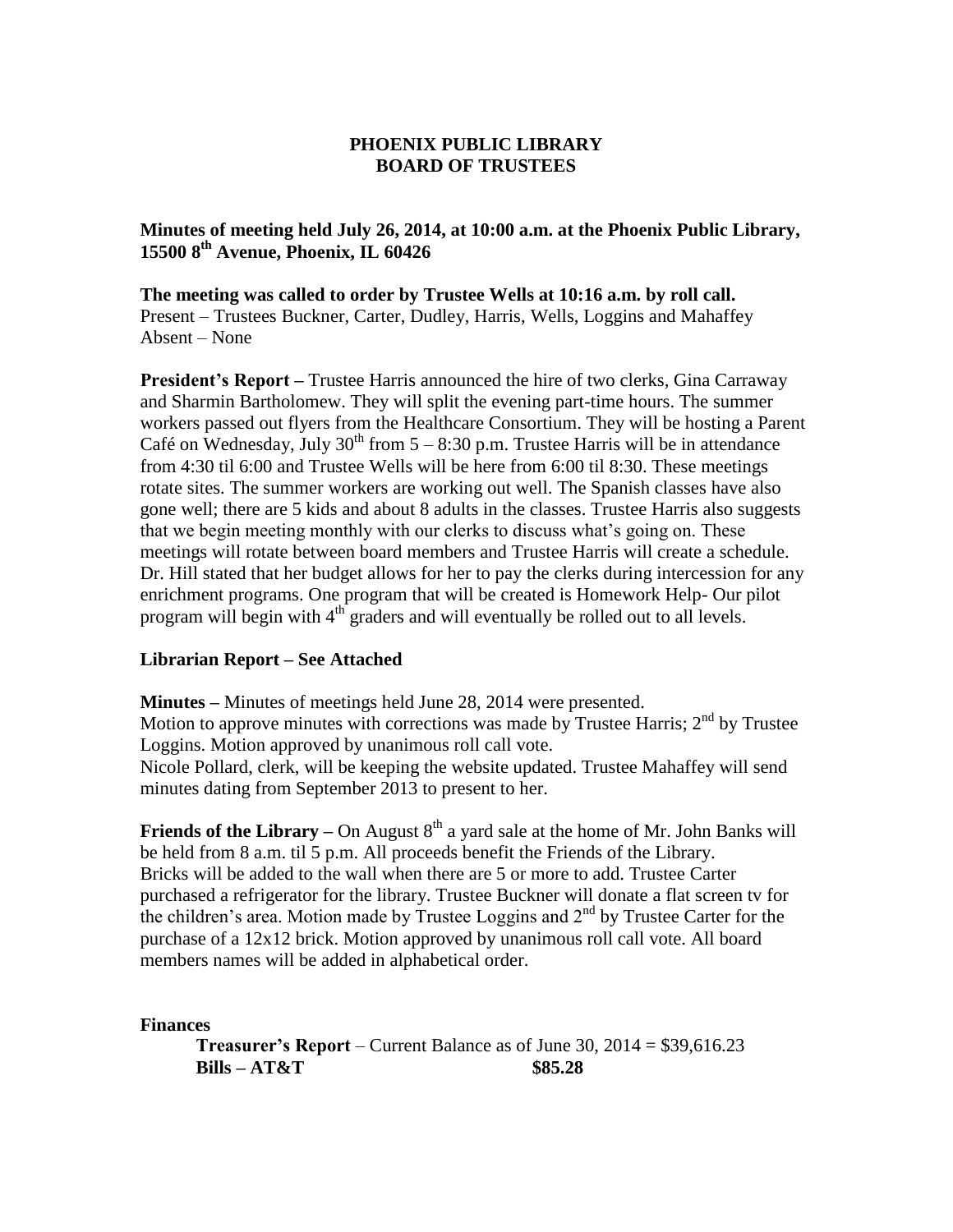Trustee Harris spoke with AT&T regarding the increase in our bill. We are now on the BLCA Package which expires yearly and we must request. Beginning in August our bill will return to \$61.00 Motion to bills made by Trustee Harris; 2<sup>nd</sup> by Trustee Wells. Motion approved

by unanimous roll call vote.

**Old Business –** Kathy Loggins donated school supplies for Back to School day. Trustee Loggins purchased a thank you card to be sent. Trustee Loggins will use petty cash to purchase candy for the parade and the table during the Annual Phoenix Fest. We will also give away free books.

# **New Business – Back to School the Safe Way Fair**

Annual fair will be August  $30<sup>th</sup>$  from noon til 2 p.m. Thornton Township will provide book bags for us to giveaway. Each board member should purchase a special book bag; fill it with supplies for our raffles. Also, each board member will be responsible for the same food donations as last year. Marie White, with Western Southern Life Insurance will give a donation. The police department will be on hand to do ID's and the Fire Department will bring the Smokehouse. We will further discuss at next month meeting.

Motion to adjourn meeting made by Trustee Harris;  $2<sup>nd</sup>$  by Trustee Carter. Meeting adjourned by unanimous roll call vote at 11:32 a.m.

**The next meeting of the Phoenix Public Library Board of Trustees will be held Saturday, August 23rd , at 10:00 a.m. at the Phoenix Public Library.**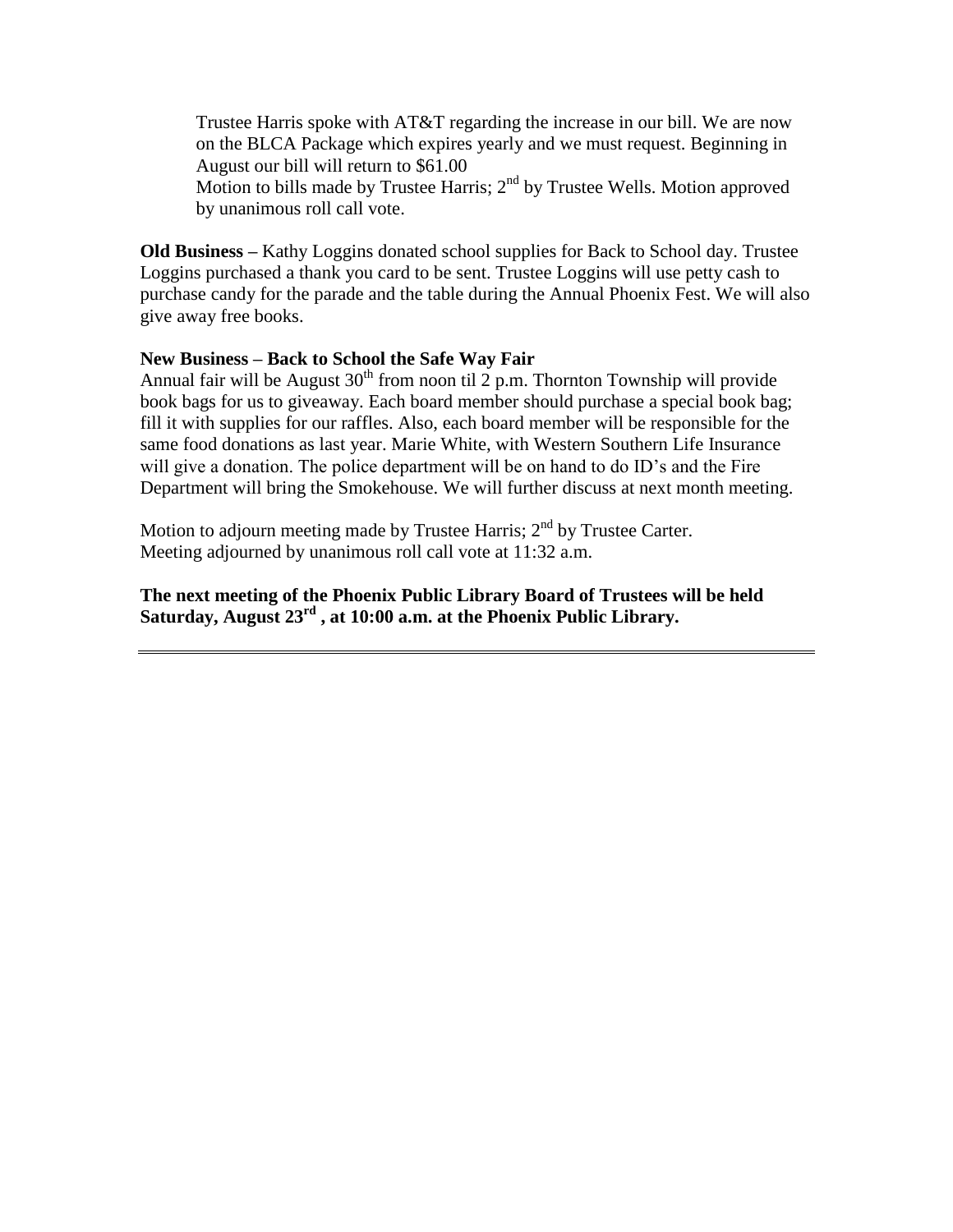**Minutes of meeting held March 22, 2014, at 10:00 a.m. at the Phoenix Public Library, 15500 8th Avenue, Phoenix, IL 60426**

**The meeting was called to order by Trustee Wells at 10:12 a.m. by roll call.** Present – Trustees Buckner, Wells, Loggins and Mahaffey Absent – Trustees Carter, Dudley, Harris

**Approval of Agenda** – Motion made by Trustee Buckner;  $2<sup>nd</sup>$  by Trustee Loggins was made to approve the agenda. Motion approved by unanimous vote.

#### **Communications –**

The Library Board received a letter from the ECHO Joint Agreement Foundation requesting a donation for their  $1<sup>st</sup>$  Annual ECHO Family 5K; Run, Walk and Roll on April 26th. Motion made by Trustee Buckner;  $2<sup>nd</sup>$  by Trustee Mahaffey to donate \$50. Motion Approved by unanimous vote.

#### **BOLC News**

- **a. Directors Report –** See Attached for report for Director Kaleena Woodard. Our current library cards weren't being accepted by some libraries because the expiration date was not on the card. As patrons come in, the expiration date is being added. We need to continue to look for new card options. Currently adding the expiration date is satisfactory. One patron was barred from the library because they didn't want to leave during the 2:30 closing period. Presently Kaleena is alone during the day. It should always be two people in the library. Trustee Mahaffey will speak with Chief Johnson about having an officer in the building during closing. We will also look to hire someone for mornings.
- **b. Friends of the Library –** See attached for the Friends of the Library report.

**Minutes –** Minutes of meetings held February 22, 2014 were presented. Motion to approve minutes was made by Trustee Buckner;  $2<sup>nd</sup>$  by Trustee Loggins. Motion approved by unanimous roll call vote.

#### **Finances**

**Treasurer's Report** – Current Balance as of March 18, 2014 = \$31,527.08 **Bills – None Submitted** Per the directors report the library must purchase two books; **Serving Our Public 3.0: Standards for Illinois Public Libraries 2014 \$30.00 Illinois Library Laws and Rules in Effect October 2012 \$40.00**

Motion to approve purchase of books made by Trustee Mahaffey;  $2<sup>nd</sup>$  by Trustee Loggins. Motion approved by unanimous roll call vote.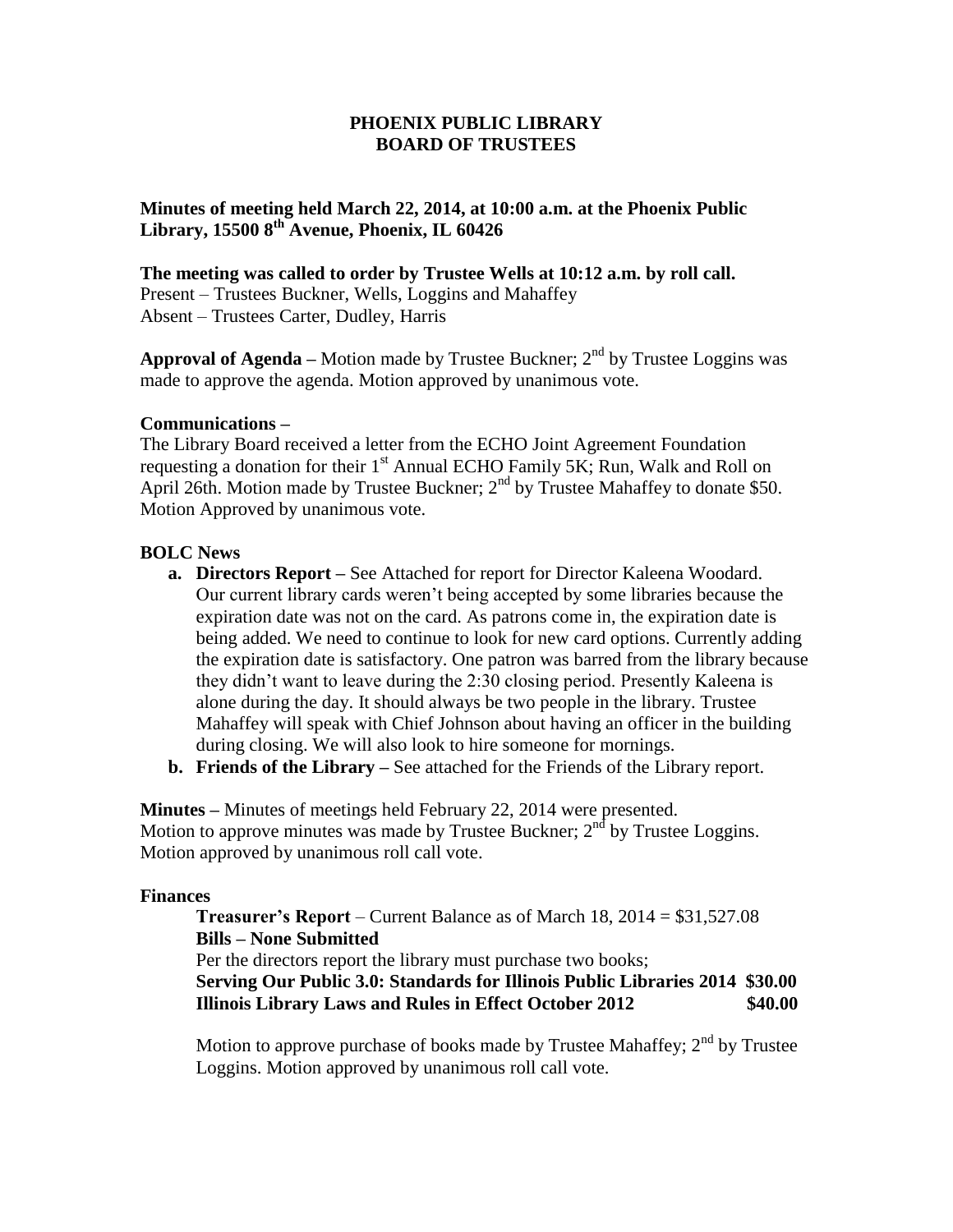**Old Business** – Book Club watched 12 Years a Slave. Discussion will continue on the 1<sup>st</sup> Thursday in April.

# **New Business – National Library Week April 14th – 19th**

The library will have giveaways all week for all patrons and also special bags for new card applicants. Saturday will be the big day with book signings. Currently 4 authors have committed – Lonzell Cross, Shirley Leonard, Angela Michelle James and Neser Ali. This week will also be a DVD donation drive and fee amnesty. Raffle for all those that donate a new DVD. Raffle prizes include a Kindle Paperwhite, a Galaxy Tablet donated by the FOPL and gift cards. Trustee Mahaffey will work on a sign, bookmarks, and donation letters and will contact the Chiefs. Trustee Loggins will fill the donation bags. Trustee Wells will contact Mrs. Bradley for the information to go in the BIDE and will also handle refreshments.

Motion to adjourn meeting made by Trustee Wells;  $2<sup>nd</sup>$  by Trustee Buckner. Meeting adjourned by unanimous roll call vote at 11:34 a.m.

**The next meeting of the Phoenix Public Library Board of Trustees will be held Saturday, April 26, at 10:00 a.m. at the Phoenix Public Library.**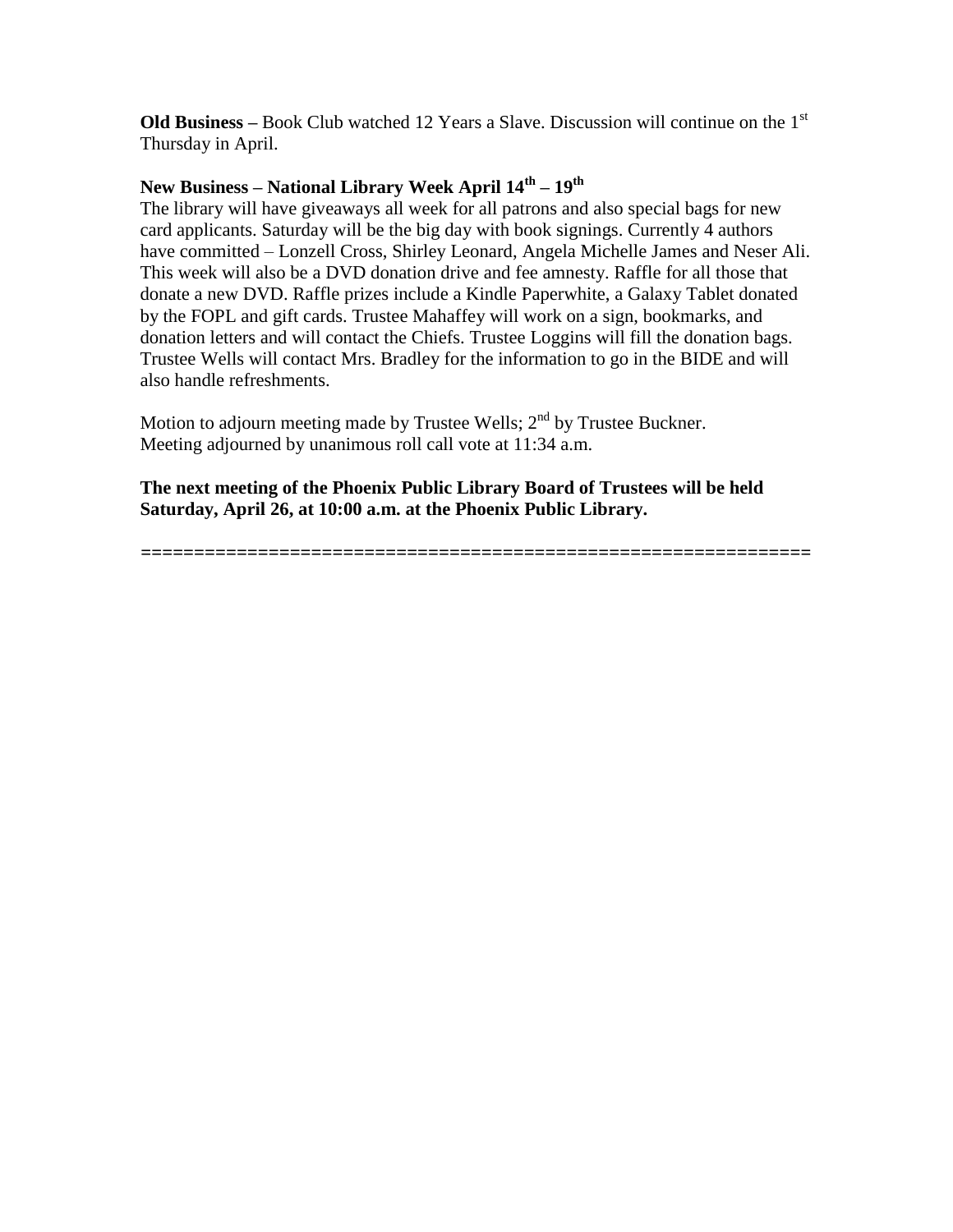**Minutes of meeting held February 22, 2014, at 10:00 a.m. at the Phoenix Public Library, 15500 8th Avenue, Phoenix, IL 60426**

**The meeting was called to order by President Harris at 10:06 a.m. by roll call.** Present – Trustees Carter, Buckner, Dudley, Harris, Wells, Loggins and Mahaffey

# **Communications –**

Absent – None

The Library Board received a Thank You card from Trustee Carter.

#### **BOLC News**

- **a. Directors Report –** See Attached for report for Director Kaleena Woodard. Trustee Harris will look into having a scanner/fax machine for the office staff to use for patrons. Purchasing cartridges should come out of petty cash. Trustee Mahaffey will get card to send to the Markham Public Library, thanking them for their donations. April  $14<sup>th</sup>$  is National Library Week. Ms. Woodard discussed a DVD Drive for that week, along with a book fine amnesty program. DVD donation will wipe off late fines for patrons. Trustee Mahaffey will work along with Ms. Woodard to make National Library Week special. Our website has errors that need to be corrected. We will contact Keith Freeman to clean these up. We will also seek Keith's assistance to do a robo call for dates that the library is closed due to emergencies and also for special events. The Phoenix Public Library website is phoenixlibrarydistrict.org. The school district also has a link to the library which is bolc.shsd151.org.
- **b. Friends of the Library –** Trustee Dudley indicated there is nothing to report for the Friends of the Library. They will meet next month.

**Minutes –** Minutes of meetings held January 29, 2014 were presented.

Motion to approve minutes of meeting with the necessary corrections was made by Trustee Harris; 2<sup>nd</sup> by Trustee Loggins. Motion approved by unanimous roll call vote. Correction to indicate Trustee Mahaffey was absent from the prior meeting.

#### **Finances**

**Treasurer's Report** – Current Balance as of February 21, 201 = \$30,773.39 **Bills**

| <b>Grand total of amount due for bills</b> | \$4,432.22<br>and the contract of the contract of the contract of the contract of the contract of the contract of the contract of the contract of the contract of the contract of the contract of the contract of the contract of the contra |  |
|--------------------------------------------|----------------------------------------------------------------------------------------------------------------------------------------------------------------------------------------------------------------------------------------------|--|
| Klein, Thorpe and Jenkins - legal          | \$312.00                                                                                                                                                                                                                                     |  |
| Library Personnel bill from SD151          | \$3,958.50                                                                                                                                                                                                                                   |  |
| Golden Age Club donation                   | \$100.00                                                                                                                                                                                                                                     |  |
| AT&T Monthly phone bill                    | \$61.72                                                                                                                                                                                                                                      |  |

Motion to approve bills made by Trustee Loggins;  $2<sup>nd</sup>$  by Trustee Dudley Motion approved by unanimous roll call vote.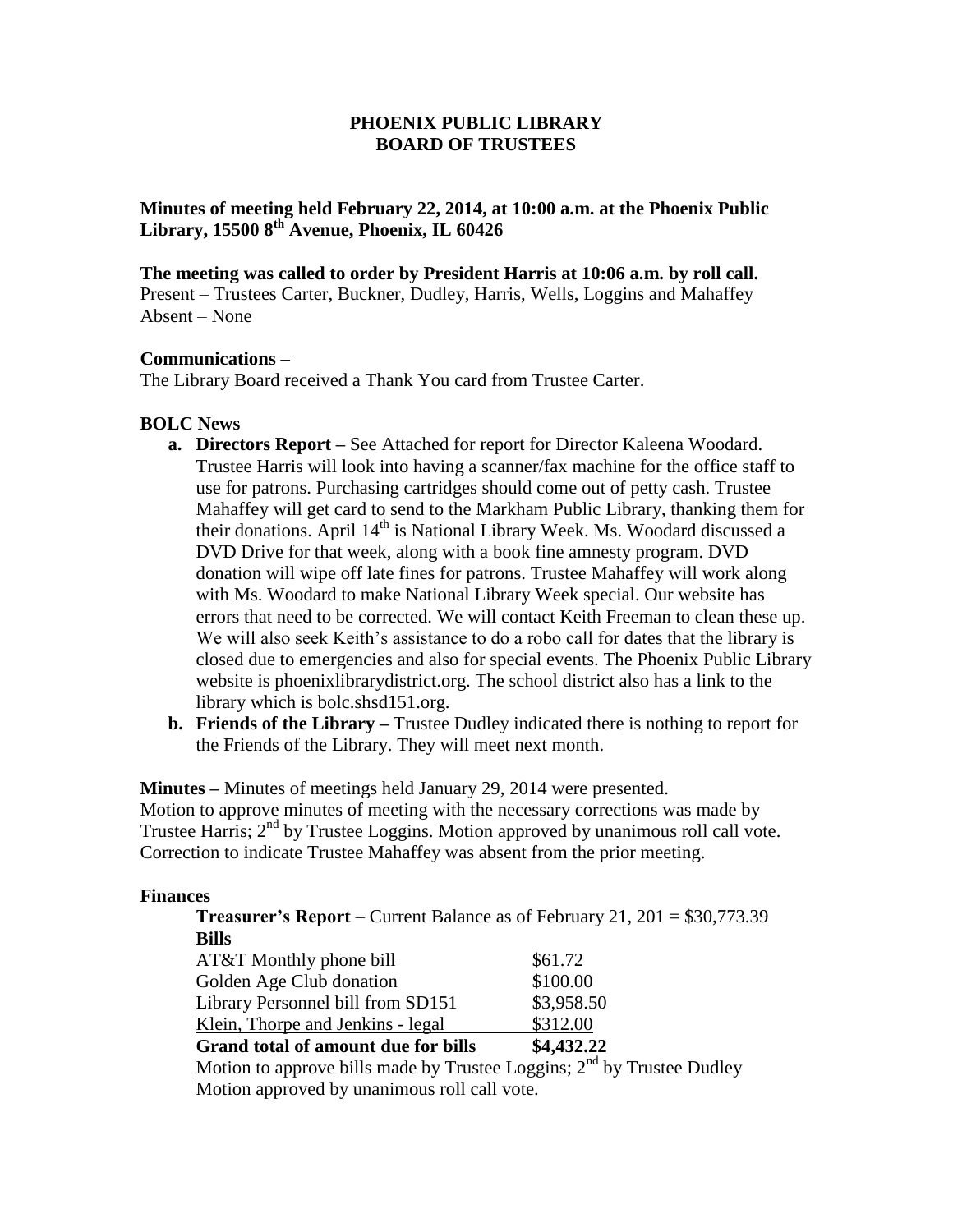Trustee Harris will provide hours the library will be open during Intercession. The board should also consider opening on Friday evenings in the future.

**Old Business–** Trustee Harris has provided the auditor with the Articles of Agreement, the Intergovernmental Agreement, Bills and Bank Statements for the fiscal years 2010- 2011; 2011-2012 and 2012-2013.

**New Business –** For the first time, the library has received the Equalization Aid Grant in the amount of \$6,746.49. We have also received the per capita grant in the amount of \$2,455.

Trustee Carter indicated that board members will receive via email the Statement of Economic Interest. This must be completed by May 1 in order to avoid being fined.

Motion to adjourn meeting made by Trustee Harris;  $2<sup>nd</sup>$  by Trustee Buckner. Meeting adjourned by unanimous roll call vote at 11:34 a.m.

**The next meeting of the Phoenix Public Library Board of Trustees will be held Saturday, March 22, at 10:00 a.m. at the Phoenix Public Library.**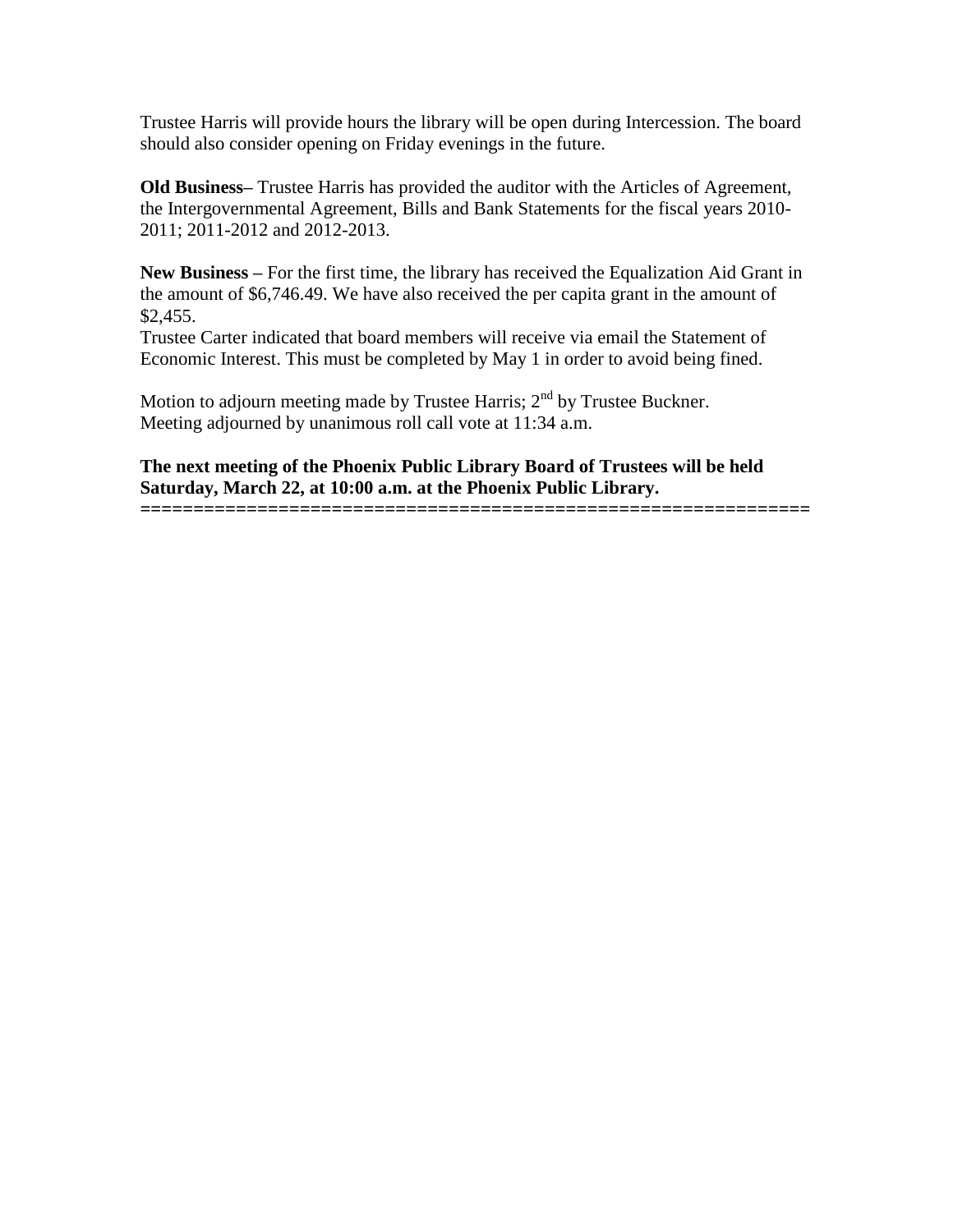**Minutes of meeting held December 14, 2013, at 10:00 a.m. at the Phoenix Public Library, 15500 8th Avenue, Phoenix, IL 60426**

**The meeting was called to order by President Harris at 10:00 a.m. by roll call.** Present – Trustees Wells, Dudley, Harris and Mahaffey Absent – Trustees Buckner, Carter and Loggins **Others in Attendance –** Kaleena Woodard – Library Director

**Agenda** – Motion to approve agenda made by Trustee Harris;  $2<sup>nd</sup>$  by Trustee Wells. Motion approved by unanimous vote.

**Minutes –** Motion to approve the minutes of the meeting held October 26, 2013 was made by Trustee Mahaffey;  $2<sup>nd</sup>$  Trustee Dudley. Motion approved by unanimous vote.

**Library Directors Report –** Please find attached the report received from the Library Director, Kaleena Woodard.

Other issues from the director;

The Board decided on an early close on New Year's Eve; no evening hours. The Board discussed ways to get the kids involved in the various activities.

#### **Treasurer's Report** – Current Balance = \$32,575.86

Outstanding Bills AT&T bill due September, 2013 \$61.58

# **Grand Total of Outstanding bills \$61.58**

Motion to approve outstanding bills made by Trustee Mahaffey;  $2<sup>nd</sup>$  by Trustee Wells. Motion approved by unanimous vote.

The next bill for library personnel will be coming soon.

Also, Willie Pittman will be conducting an audit for the years 2011, 2012 and 2013. This is another bill that we should anticipate.

Trustee Loggins turned in \$85.00 in petty cash. She will need to keep track of these funds. It is suggested that these funds be used to offer kids incentives such as gift cards to McDonalds, etc.

#### **Old Business**

**Friends of the Phoenix Library** – No report for this meeting. They are currently working on getting their 501©3 status. Their next meeting will be in January.

**Book Club** – No Report

**New Business**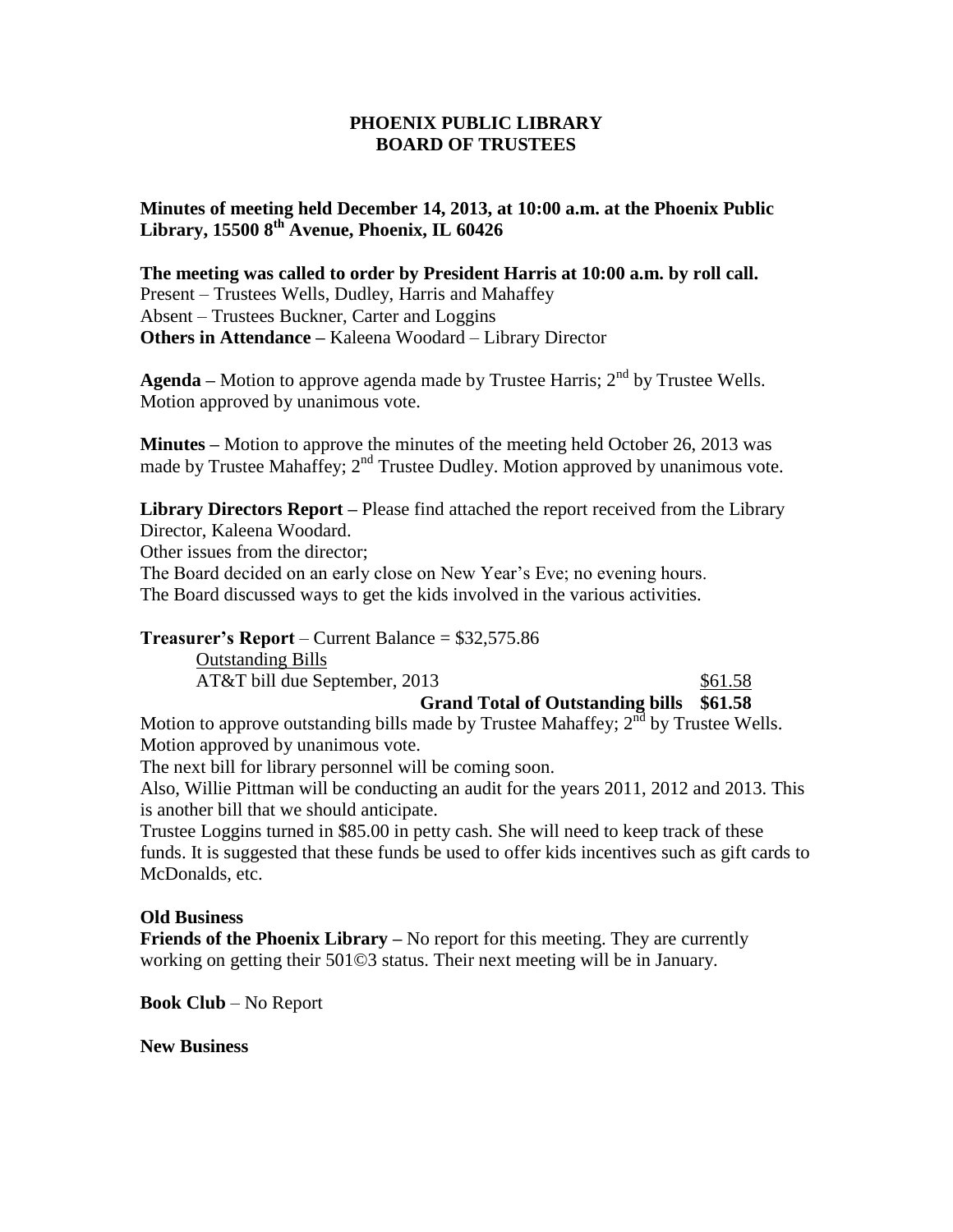We have to volunteer applications to approve, Dyfrieda Fisher and Jannie Beasley. Ms. Fisher has cleared all background checks and Ms. Beasley is the former secretary for Mayor Wells. Motion to approve applicants made by Trustee Harris;  $2<sup>nd</sup>$  Trustee Wells. Motion approved by unanimous vote.

Motion to adjourn meeting made by Trustee Harris;  $2<sup>nd</sup>$  by Trustee Dudley Meeting adjourned by unanimous roll call vote at 10:55 a m.

**The next meeting of the Phoenix Public Library Board of Trustees will be held Saturday, January 25, 2014, at 10:00 a.m. at the Phoenix Public Library.**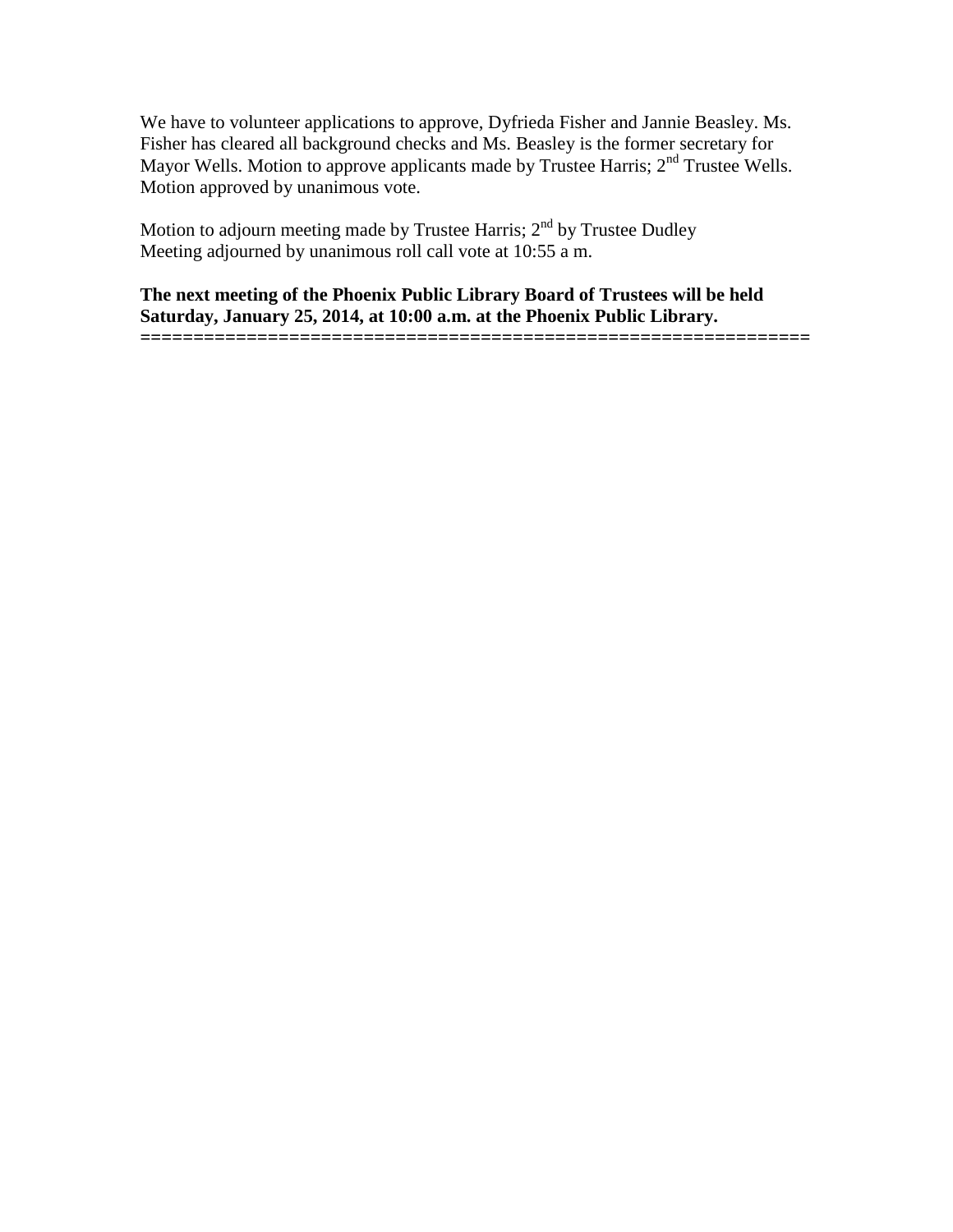**Minutes of meeting held October 26, 2013, at 10:00 a.m. at the Phoenix Public Library, 15500 8th Avenue, Phoenix, IL 60426**

**The meeting was called to order by President Harris at 10:19 a.m. by roll call.** Present – Trustees Buckner, Carter, Loggins, Dudley, Harris and Mahaffey Absent – Trustee Wells **Others in Attendance –** Kaleena Woodard

**Minutes –** Motion to approve the minutes of the meeting held September 28, 2013 was made by Trustee Harris; 2<sup>nd</sup> Trustee Loggins. Motion approved by unanimous vote.

**Library Directors Report –** Please find attached the report received from the Library Director, Kaleena Woodard.

Other issues from the director;

The library will be showing **The Polar Express** on December  $14<sup>th</sup>$  from  $1 - 3$  p.m. Donations for the movie – Cookies – Trustee Carter, Cocoa – Trustee Harris, Cups – Trustee Buckner, Tablecloths – Trustee Mahaffey.

Motion to approve the movie and events Trustee Harris;  $2<sup>nd</sup>$  Trustee Carter. Motion approved by unanimous vote.

With the passing of the conceal and carry handgun law in Illinois, the board has decided that handguns will not be allowed on the premises. Trustee Mahaffey will print out a picture indicating no guns allowed to have it posted on the door. Motion was made by Trustee Harris to prohibit guns in the library;  $2<sup>nd</sup>$  by Trustee Loggins. Motion approved by unanimous vote.

Ms. Woodard will speak with the district regarding external lighting because it is very dark in the front of the building.

When books are taken out through RAILS patrons are not charged for late fees. The clerks will add a card to these that state if the book is not returned, the patron will be charged a late fee of \$5.00 plus the cost of the book.

Trustee Mahaffey confirmed there will be an officer stationed at the library on Halloween.

Madison will host Family Reading Night on November  $7<sup>th</sup>$  from 6:30 to 7:30 p.m. They are asking for someone to be there to sign up residents for library cards. Trustee Mahaffey will email the flyer previously used for library card signup to Ms. Woodard.

**Financial Secretary** – Trustee Wells has received the Time Table Calendar from Klein Thorpe for the year.

Mayor Wells has offered the services of the villages grant writer to work on the Back to Books grant. Motion to approve these services made by Trustee Dudley;  $2<sup>nd</sup>$  Trustee Loggins. Motion approved by unanimous vote.

#### **Finances**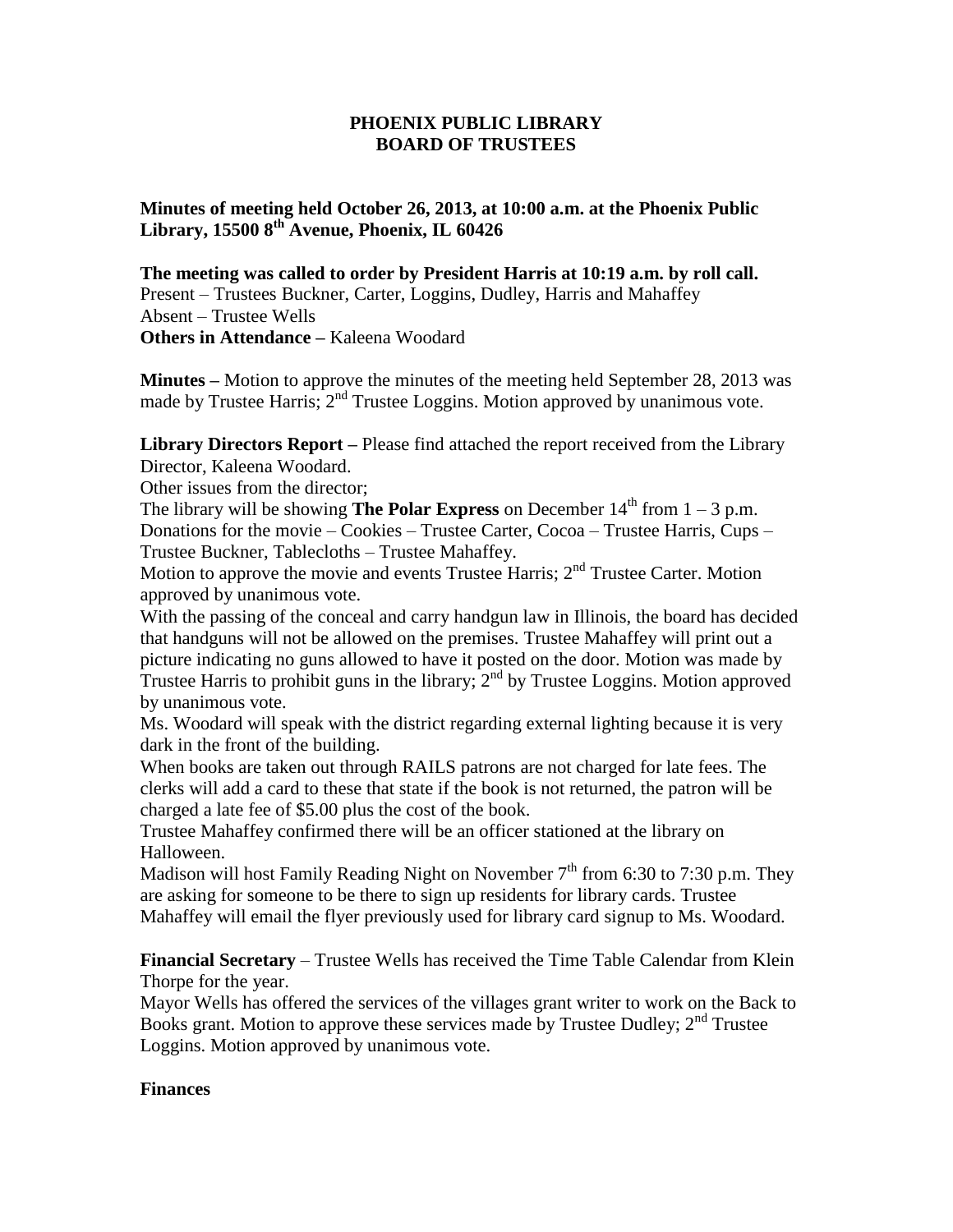| <b>Treasurer's Report</b> – Current Balance = $$35,914.46$ |            |
|------------------------------------------------------------|------------|
| Balance as of September 26, $2013 = $35,679.21$            |            |
| <b>Outstanding Bills</b>                                   |            |
| AT&T bill due September, 2013                              | \$61.61    |
| <b>Follett for Bar Codes</b>                               | \$146.76   |
| School District $151$ – Personnel $7/3$ – $9/27$           | \$4,434.71 |
| <b>Grand Total of Outstanding bills</b>                    | \$4,643.08 |

Motion to approve bills made by Trustee Loggins; 2<sup>nd</sup> Trustee Dudley. Motion approved by unanimous roll call vote.

Letter received from the Village of Phoenix seeking a donation for the Halloween Party at the Multi Purpose Center received. Motion was made by Trustee Loggins to donate \$100 to the party;  $2<sup>nd</sup>$  by Trustee Dudley. Motion approved by unanimous vote. The Library has received a check for \$157.92 from Gateway for overpayment.

#### **Old Business**

**Friends of the Phoenix Library –** See attached report from Trustee Dudley

**Book Club** – Thursday, November  $7<sup>th</sup>$  at 6:30 p.m. at the Multi Purpose Center. Maintenance Man 2 by Michael Baisden is the book for the month. Trustee Mahaffey will provide refreshments. It was suggested that the book club be moved to the library.

# **New Business**

**Family Reading Night –** Trustee Harris provided the details for Family Reading Night, November  $16<sup>th</sup>$  at 3 p.m. Mrs. Victor will again volunteer. Jerry Cox from 4-H will have a table set up. Everyone should arrive no later than 2 p.m.

Motion to adjourn meeting made by Trustee Harris;  $2<sup>nd</sup>$  by Trustee Mahaffey Meeting adjourned by unanimous roll call vote at 11:06 a m.

**The next meeting of the Phoenix Public Library Board of Trustees will be held Saturday, November 23, at 10:00 a.m. at the Phoenix Public Library.**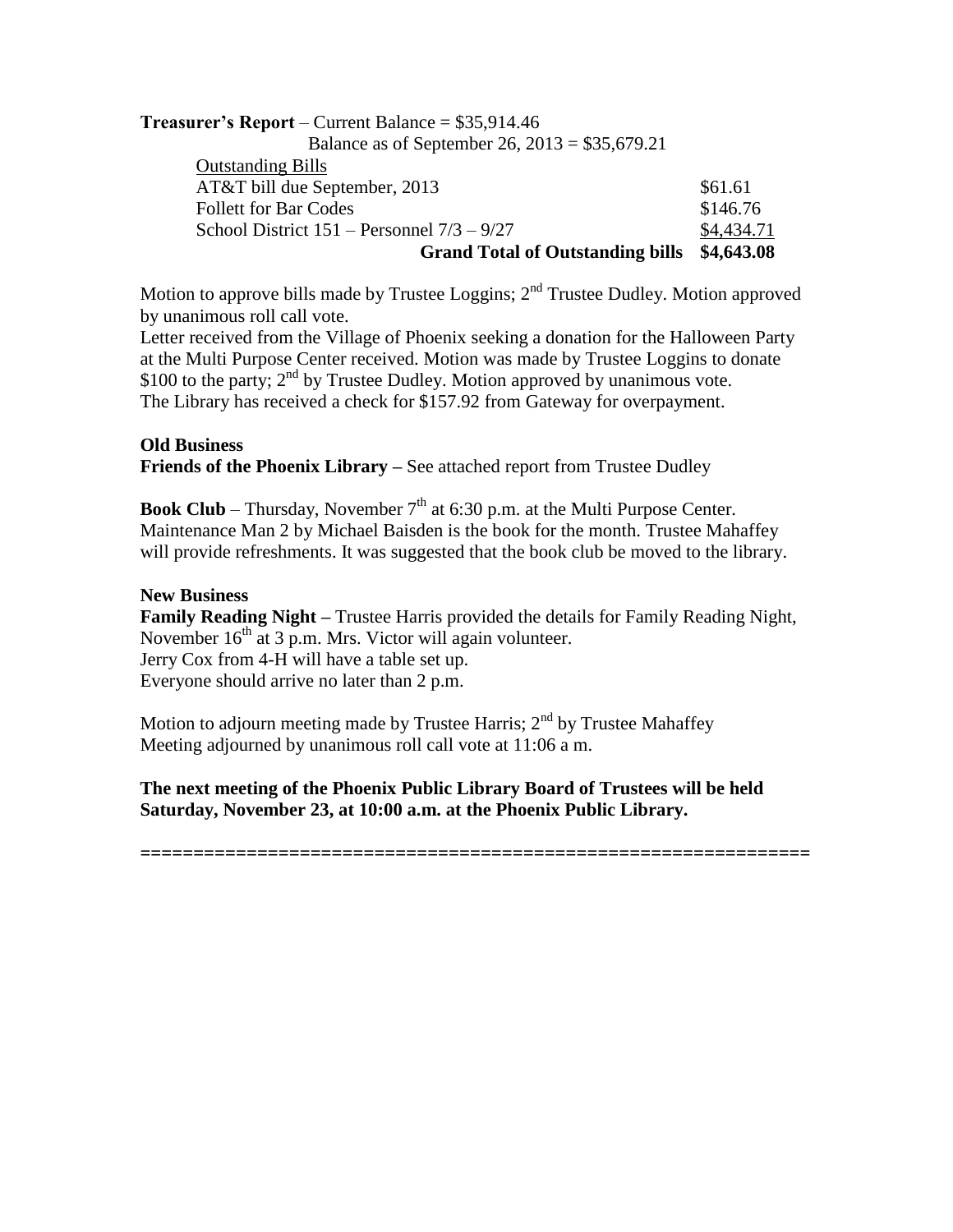**Minutes of meeting held September 28, 2013, at 10:00 a.m. at the Phoenix Public Library, 15500 8th Avenue, Phoenix, IL 60426**

**The meeting was called to order by President Harris at 10:19 a.m. by roll call.** Present – Trustees Buckner, Dudley, Wells, Harris and Mahaffey Absent – Trustees Carter, Loggins **Others in Attendance – None**

**Approval of Agenda** – Motion to approve the agenda with the necessary corrections made by Trustee Harris;  $2<sup>nd</sup>$  Trustee Wells. Motion approved by unanimous roll call vote.

**Minutes –** Trustee Mahaffey did not present minutes. She indicated she will email them out to everyone. She will also speak with the technician about posting the minutes on the website, changing the address that's posted on the website and adding a calendar of events.

**Library Directors Report –** Please find attached the report received from the Library Director, Kaleena Woodard.

Other issues from the director;

Dixmoor residents are coming in requesting library cards. The Phoenix Library does not have an agreement with Dixmoor. Our clerks should direct them to the Robbins library. Also, a Dixmoor board member would like to attend one of our monthly meetings. Other libraries have been questioning the Phoenix Library cards. If the library calls Kaleena will verify the status of our patrons. In the future our cards will indicate and expiration date.

High school students are complaining about the afternoon opening times. This type of issue should be handled by the library committee.

Motion made by Trustee Harris;  $2<sup>nd</sup>$  by Trustee Dudley to approve an early close on Thanksgiving Eve and New Year's Eve. Motion approved by unanimous roll call vote. Trustee Mahaffey will contact Chief Johnson and ask for an officer to be posted at the library for the evening hours on Halloween.

#### **Finances**

**Treasurer's Report** – Balance as of August 31, 2013 = \$32,942.29

Balance as of September 26, 2013 = \$35,679.21

Outstanding Bills

AT&T bill due September, 2013 \$61.61

Grand Total \$61.61

Motion to approve bills made by Trustee Harris;  $2<sup>nd</sup>$  Trustee Mahaffey. Motion approved by unanimous roll call vote.

The Friends of the Library reimbursed the Library Board \$516.08 for the purchase of DVD's.